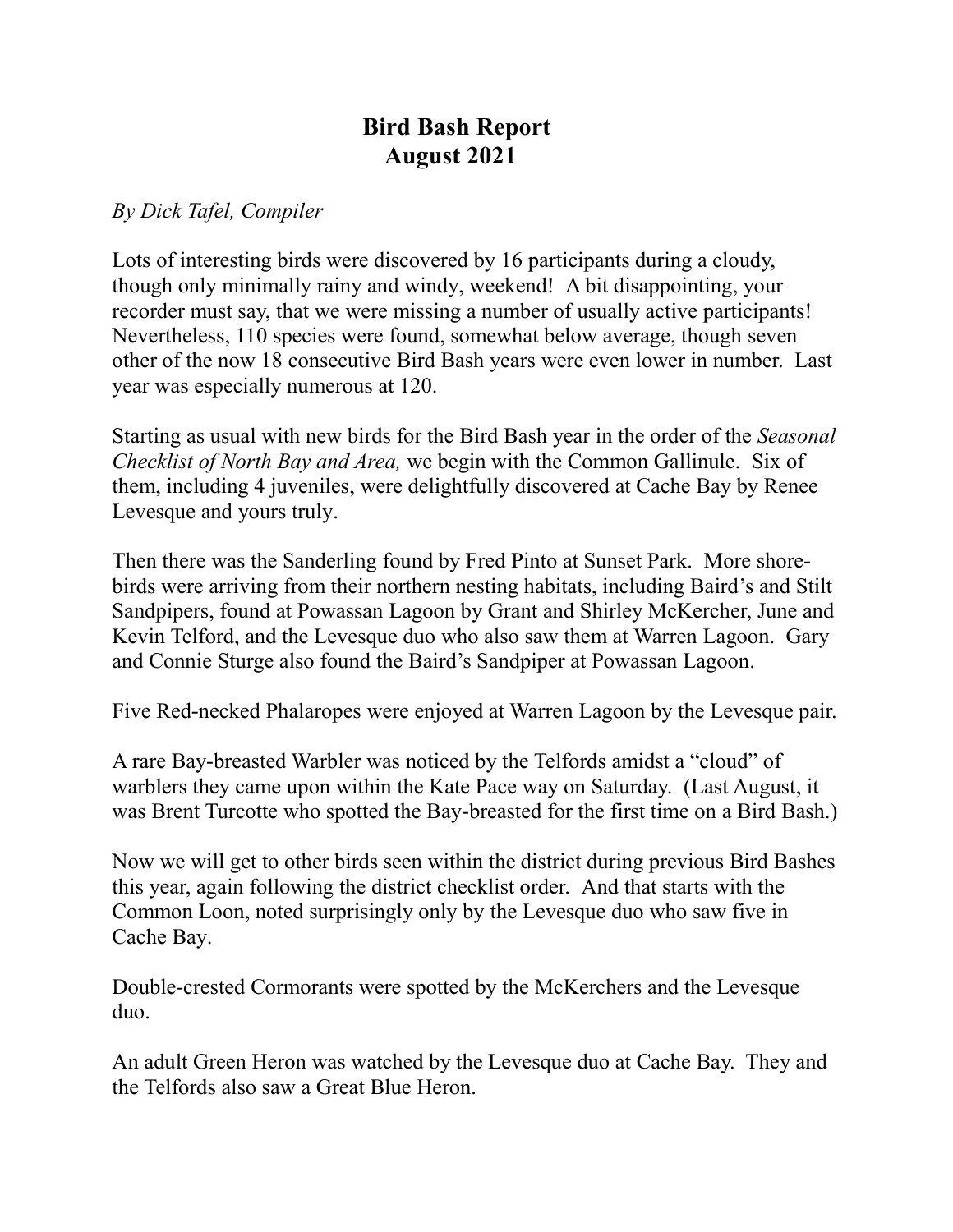A few soaring Turkey Vultures were spotted by the McKerchers, the Telfords, the Levesque duo, the Sturges, and Fred.

As usual, Canada Geese were noted in large numbers by many.

Lots of ducks were still around, noticed best in the lagoons. Among the puddle ducks, most in their non-breeding plumages, that were seen included Wood Ducks, Gadwall, American Widgeon, Mallards, and Blue and Green-winged Teal. As well, American Black Ducks, seemingly in few numbers, were spotted by the Levesque duo and the McKerchers, while the Telfords came upon a Northern Pintail, last noticed in our area back in April.

Among the diving ducks, Lesser Scaup, Common Goldeneye, and Hooded Mergansers were spotted by the McKerchers and the Levesque pair, while Ringnecked Ducks, Common Mergansers, and Hooded Mergansers were found by the Sturges.

Many of the Osprey have seemingly departed, but a few were seen by the Sturges and the McKerchers.

As to hawks and similar, the Northern Harrier, American Kestrel, and Merlin were spotted by the McKerchers and the Levesque duo, who also saw a Sharp-shinned Hawk and a Broad-winged Hawk. Rose McClelland saw American Kestrel, as did the Sturges. They and the Telfords also found the Bald Eagle.

Ruffed Grouse were noted by Peter and Pam Handley and the Telfords.

Wild Turkeys were discovered only by the Sturges.

A Sora Rail was heard well by the Levesque pair within Laurier Woods.

Sandhill Cranes, at least 80 of them, were spotted by the Levesque pair and the McKerchers in West Nipissing. They were also spotted in various locales by the Sturges, Therez Violette, Donna Demarco, and Rose McClelland.

Now as to more shorebirds: Killdeer were spotted by the Levesque duo who also saw Greater and Lesser Yellowlegs, as did the Sturges; the Sturges also found Least Sandpipers; the Telfords saw Lesser Yellowlegs; the McKerchers saw Greater Yellowlegs, and also, along with the Levesque duo, identified Solitary and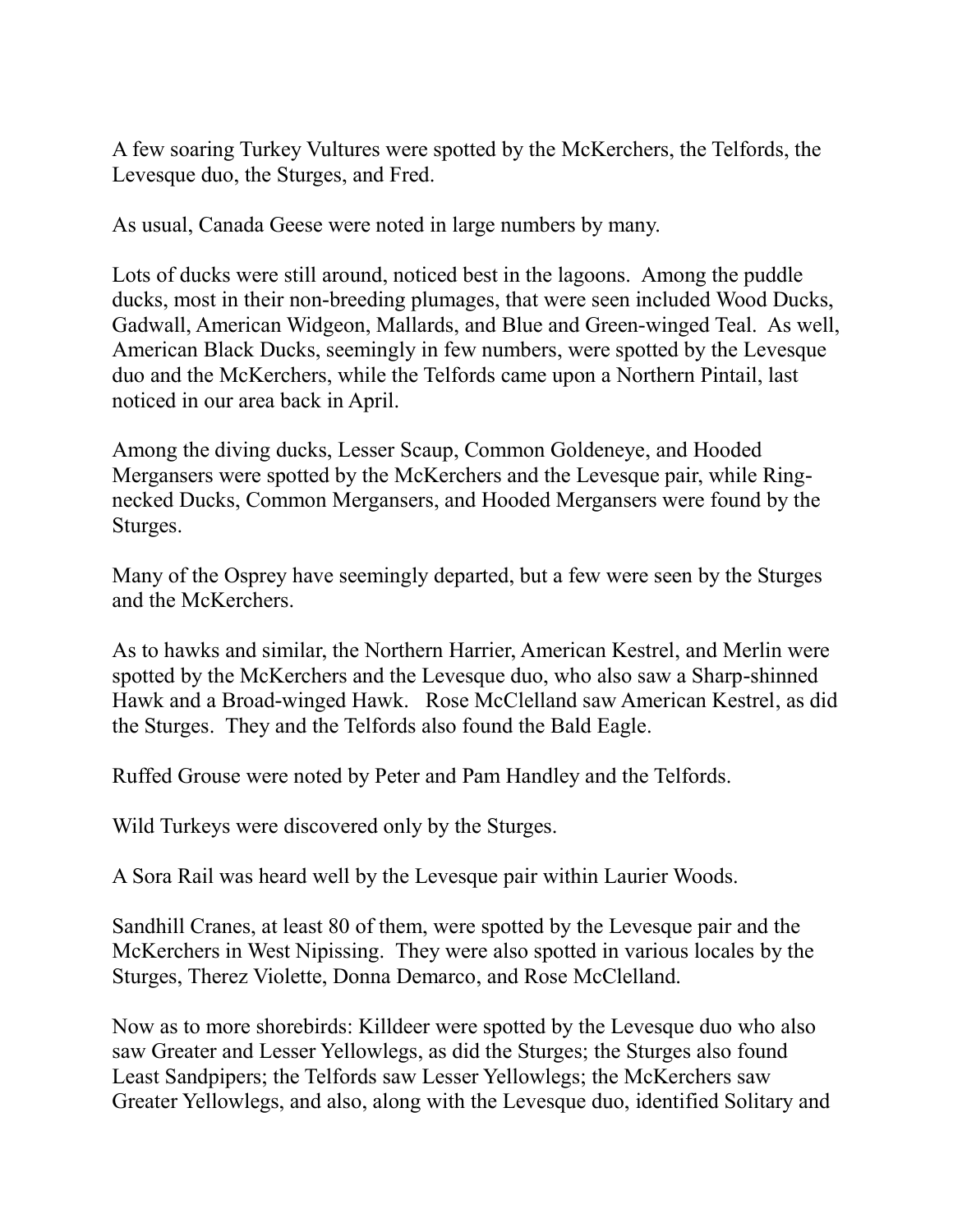Least Sandpipers; the McKerchers also located the Spotted and the Pectoral Sandpipers; and the Levesque duo found the Pectoral Sandpiper, the Wilson's Snipe and the Semipalmated Sandpiper; Fred noted the Spotted and Solitary Sandpipers. Many such shorebirds were found within Powassan and Warren Lagoons, all presumably well on their way south for the winter.

Now as to gulls and terns, most saw the Ring-billed Gull, but only Fred found Bonaparte's Gulls at Sunset Park. Just the Sturges and the Levesque duo were able to identify Herring Gulls. (Where are most of them?) Caspian Terns were located at Cache Bay by the Levesque duo. Common Terns were not seen by anyone, but Renee spotted two Black Terns at Cache Bay.

Rock Pigeons remained numerous, while Mourning Doves were located only by the Levesque duo, the Sturges, Fred, the McKerchers, and the Telfords.

No owls were found.

The Ruby-throated Hummingbird was noted by virtually everyone, mostly at feeders but also away from feeder areas.

Belted Kingfishers were discovered by Fred, the McKerchers, and the Levesque duo who watched one at Cache Bay repeatedly harass a Sharp-shinned Hawk.

As to woodpeckers: The Yellow-bellied Sapsucker was noted by the Telfords, the McKerchers, Fred, the Sturges, the Levesque duo, and John Levesque; Northern Flickers were noted by many; Pileated Woodpeckers were spotted solely by John and the Levesque pair, who also saw the Downy and Hairy, as did Pam and Peter Handley; the Downy was seen by the McKerchers and the Telfords.

Flycatchers were still about, with the Least noted by Fred and the Levesque duo, who also came upon the Alder Flycatcher and the Eastern Phoebe. The latter two flycatchers were also found by the Sturges who also noted the Eastern Kingbird. The Levesque duo were the only ones to find the Great Crested Flycatcher, still making its presence known at Cache Bay. Rose also saw the Eastern Phoebe.

The Warbling Vireo was found only by the Levesque duo, and the Blue-headed Vireo solely by the Sturges and John. Red-eyed Vireos were recognized by the Levesque duo, the Sturges, the Telfords, the McKerchers, John, and Fred.

No Canada Jays were seen again, but Blue Jays were all over, as were American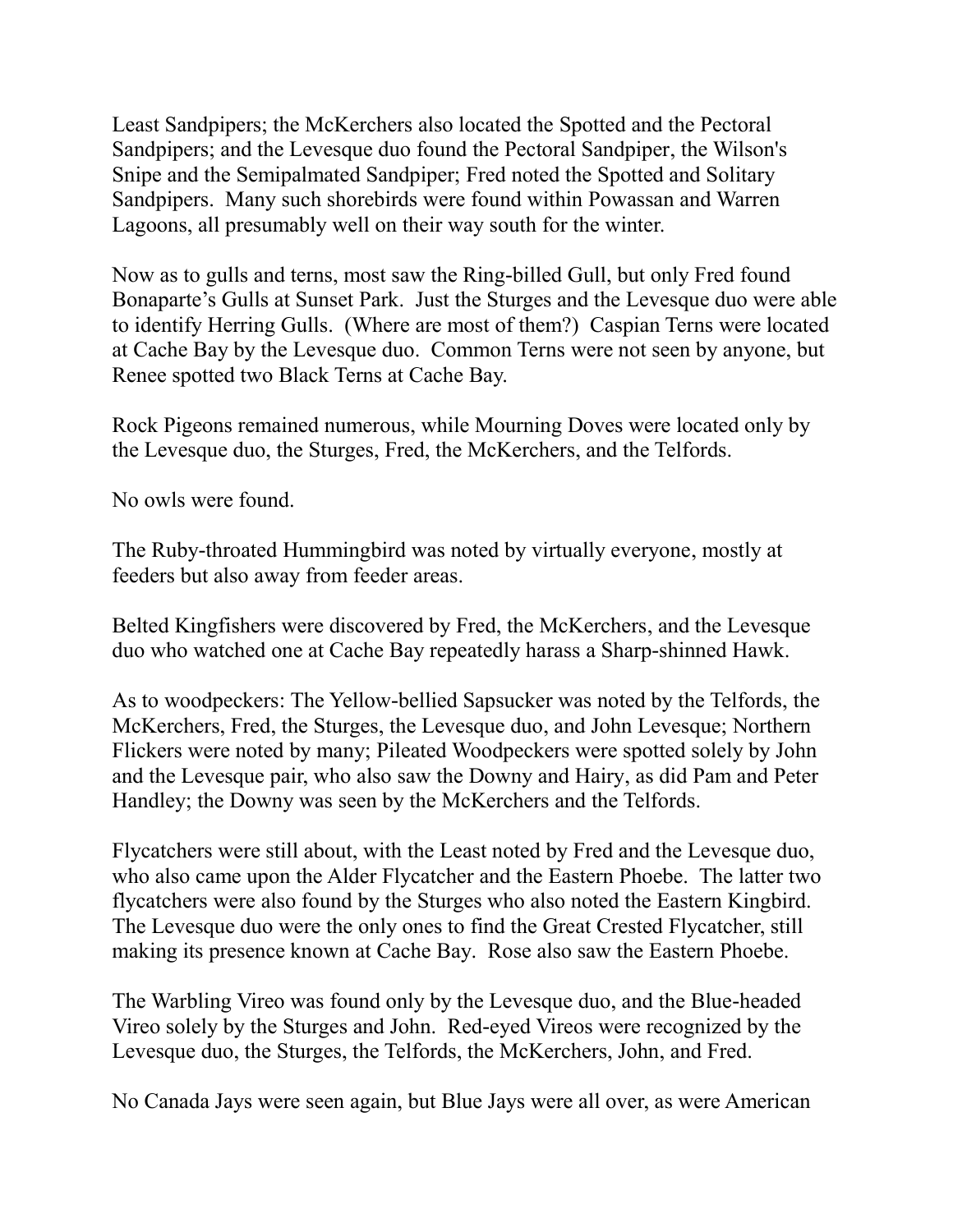Crows. Common Ravens were spotted by the Sturges, the Telfords, the McKerchers, Fred, and the Levesque duo.

A few swallows were still about. Tree and Barn were spotted by the Sturges, the McKerchers, and the Levesque duo who also saw the Bank; the Barn was noticed by the Telfords.

Black-capped Chickadees remained a major species of wide discovery.

Red-breasted Nuthatches were noticed by the Telfords, the Sturges, Donna, and the Handleys. The White-breasted Nuthatch was spotted only by Renee.

The Golden-crowned Kinglet was noted only by the Telfords, with the Rubycrowned just too elusive to be discovered.

As to thrushes, the Sturges alone discovered the Eastern Bluebird – for their first time this year! Veerys were noted by Fred, the Telfords, the Sturges, and the Levesque duo. American Robins were still ubiquitous.

Gray Catbirds and Brown Thrashers were noted by the Sturges, the Levesque duo, and Fred, while the Telfords were limited to the Gray Catbird, and Therez and the Handleys to the Brown Thrasher.

European Starlings were seemingly everywhere.

Cedar Waxwings were found by the Telfords, Fred, the Sturges, and the Levesque duo.

And now to the wonderful fall warblers of which 17 species were discovered! Besides the one previously noted for the first time, we will check all the discovered specie names before referring to the participants. That starts with the Tennessee last noted in May and then the Nashville, Northern Parula, Yellow, Chestnut-sided, Magnolia, Black-throated Blue, Black-throated Green, Yellow-rumped, Blackburnian, Pine, Black and White, American Redstart, Ovenbird, Common Yellowthroat and Canada. Such a great list! Most were enjoyed by the Telfords, including the always special Blackburnian, during a fallout that occurred on their walk along Kate Pace Way. The McKerchers also had a good fallout near their home in Callander seeing the lovely Northern Parula and Canada Warbler. Fred was the only one to notice the Ovenbird among his seven species observed. The Levesque pair also saw seven species, including the Magnolia. The Sturges